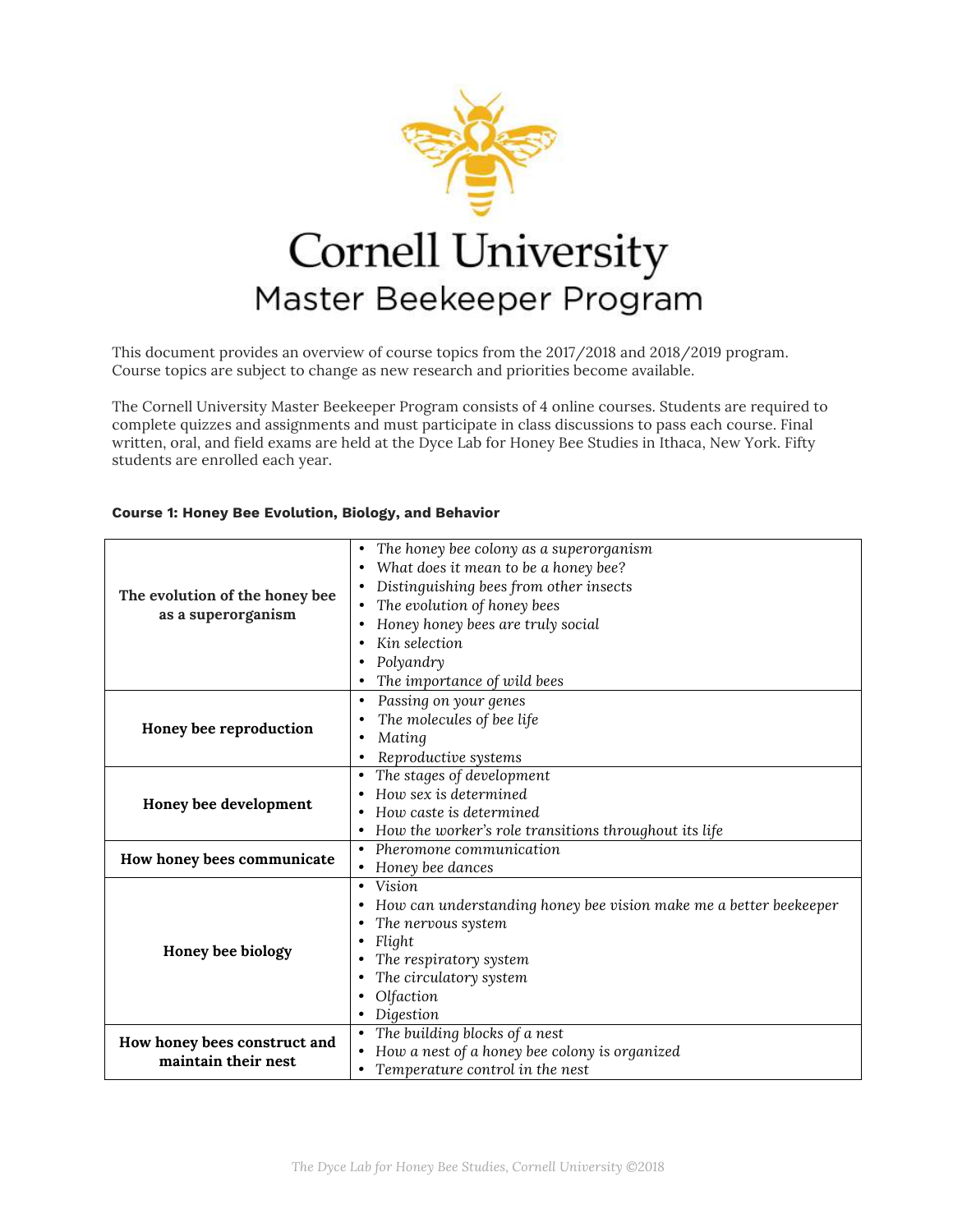## **Course 2: The Art and Science of Beekeeping**

|                                 | Preventing stings<br>٠                                  |
|---------------------------------|---------------------------------------------------------|
| Safety and biosecurity in the   | Bee sting reactions                                     |
| bee yard                        | Hygienic management practices                           |
|                                 | Robbing                                                 |
|                                 | How to stop robbing                                     |
|                                 | When and how often to inspect                           |
|                                 | Outside the hive                                        |
|                                 | Inspecting during less-than-perfect conditions          |
|                                 | Inspecting honey supers                                 |
| Inspecting the colony           | Inspecting the brood nest                               |
|                                 | A year in the bee yard                                  |
|                                 | Colony assessments                                      |
|                                 | Keeping good records                                    |
|                                 | Inspection and record keeping tips                      |
|                                 | Nutritional requirements<br>٠                           |
|                                 | Natural forage<br>٠                                     |
| Honey bee nutrition             | Learn the blooms in your area                           |
|                                 | Feeding carbohydrates                                   |
|                                 | Feeding protein                                         |
|                                 | Annual population cycle of a honey bee colony           |
| Techniques in managing colony   | Splitting colonies                                      |
| population                      | Making nucleus colonies                                 |
|                                 | Merging colonies                                        |
|                                 | Colony-level reproduction                               |
|                                 | The preparation and process of swarming                 |
| Swarming                        | Swarming or not?<br>٠                                   |
|                                 | Swarm prevention                                        |
|                                 | Catching and baiting swarms                             |
|                                 | Queen status<br>$\bullet$                               |
|                                 | Signs of queenlessness                                  |
|                                 | Considerations for requeening a queenless colony        |
| Queen management                | Requeening to improve health and productivity           |
|                                 | Managing a two-queen colony                             |
|                                 | Using local queens                                      |
|                                 | Honey bee subspecies and lineages                       |
| Variation within Apis mellifera | Apis mellifera in North America                         |
|                                 | Africanized honey bees                                  |
|                                 | The Doolittle method<br>$\bullet$                       |
|                                 | Biological considerations                               |
|                                 | Queen grafting                                          |
| Queen rearing with the          | Considerations when placing your graft in cell builders |
| Doolittle method                | Cell builders                                           |
|                                 | Mating yards                                            |
|                                 | Queen rearing schedule                                  |
|                                 | Breeding bees<br>$\bullet$                              |
|                                 | Genetic diversity                                       |
| Breeding for the traits you     | Overview of breeding bees                               |
| desire                          | The role of drones                                      |
|                                 | Controlled mating vs. open mating<br>$\bullet$          |
|                                 | Evaluating and comparing colonies' traits               |
|                                 | Evaluating multiple traits across multiple yards        |
|                                 |                                                         |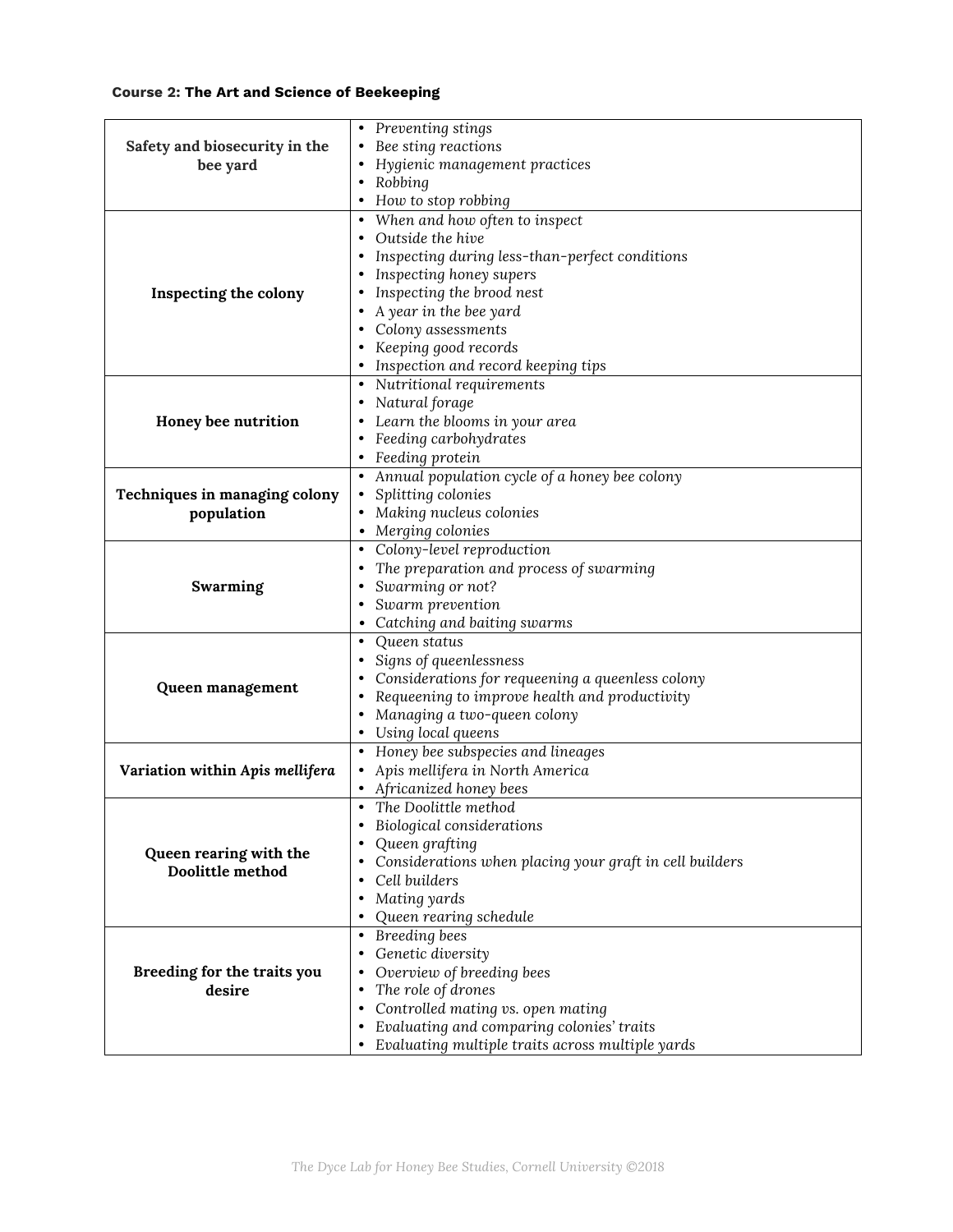## **Course 3: Managing Pests and Diseases**

|                             | Individual-level defenses<br>$\bullet$                       |
|-----------------------------|--------------------------------------------------------------|
| Honey bee immunity          | Colony-level defenses<br>$\bullet$                           |
|                             | The microbiome<br>$\bullet$                                  |
|                             | Beyond immunity - beekeeper intervention<br>$\bullet$        |
|                             | Wax moth biology and identification<br>$\bullet$             |
|                             | Wax moth intervention: prevention and treatment<br>$\bullet$ |
| <b>Insect pests</b>         | Small hive beetle biology and identification<br>$\bullet$    |
|                             | Small hive beetle intervention: prevention and treatment     |
|                             | Yellowjackets<br>٠                                           |
|                             | Biology and symptoms                                         |
|                             | Prevalence and seasonality<br>٠                              |
|                             | The interaction between Nosema and pesticides<br>٠           |
| Nosema                      | How can I tell if my colony is infected?<br>٠                |
|                             | Methods to prevent and manage Nosema<br>٠                    |
|                             | Using fumagillin to control the infection                    |
|                             | How do I apply fumagillin?                                   |
|                             | The rise of Varroa<br>$\bullet$                              |
|                             | Life cycle of Varroa<br>٠                                    |
|                             | Varroa's impact on bee health                                |
|                             | A leading cause of colony losses<br>٠<br>IPM for Varroa      |
| Varroa mites                | Monitoring                                                   |
|                             | Hygienic behavior<br>٠                                       |
|                             | Genetic stocks for Varroa resistance<br>٠                    |
|                             | Cultural methods for Varroa management<br>٠                  |
|                             | Chemical controls for Varroa management                      |
|                             | Safety and biosecurity of chemical controls                  |
|                             | Developing your own Varroa management plan                   |
|                             | An overview of viruses<br>$\bullet$                          |
|                             | Sacbrood virus<br>$\bullet$                                  |
|                             | Deformed wing virus                                          |
|                             | Black queen cell virus<br>$\bullet$                          |
| <b>Viruses</b>              | Acute bee paralysis virus complex<br>$\bullet$               |
|                             | Chronic bee paralysis<br>$\bullet$                           |
|                             | Other viruses<br>٠                                           |
|                             | Managing viruses<br>٠                                        |
|                             | History of tracheal mites<br>$\bullet$                       |
| Honey bee parasites         | Biology and symptoms of tracheal mites<br>$\bullet$          |
|                             | • Zombees: honey bees parasitized by phorid flies            |
|                             | Chalkbrood<br>$\bullet$                                      |
|                             | American foulbrood: an overview<br>٠                         |
|                             | How to diagnose an AFB infection<br>٠                        |
|                             | You have a positive AFB result, now what?                    |
| <b>Brood Diseases</b>       | Antibiotics                                                  |
|                             | 10 tips for preventing AFB infection in your colonies        |
|                             | European foulbrood: an overview                              |
|                             | Diagnosing and treating EFB                                  |
|                             | Idiopathic brood disease syndrome                            |
|                             | Honey bee colony declines<br>٠                               |
|                             | Colony collapse disorder                                     |
| Bee health: the big picture | Honey bee health in history                                  |
|                             | Tying it all together                                        |
|                             | Pathogen spillover to wild bees                              |